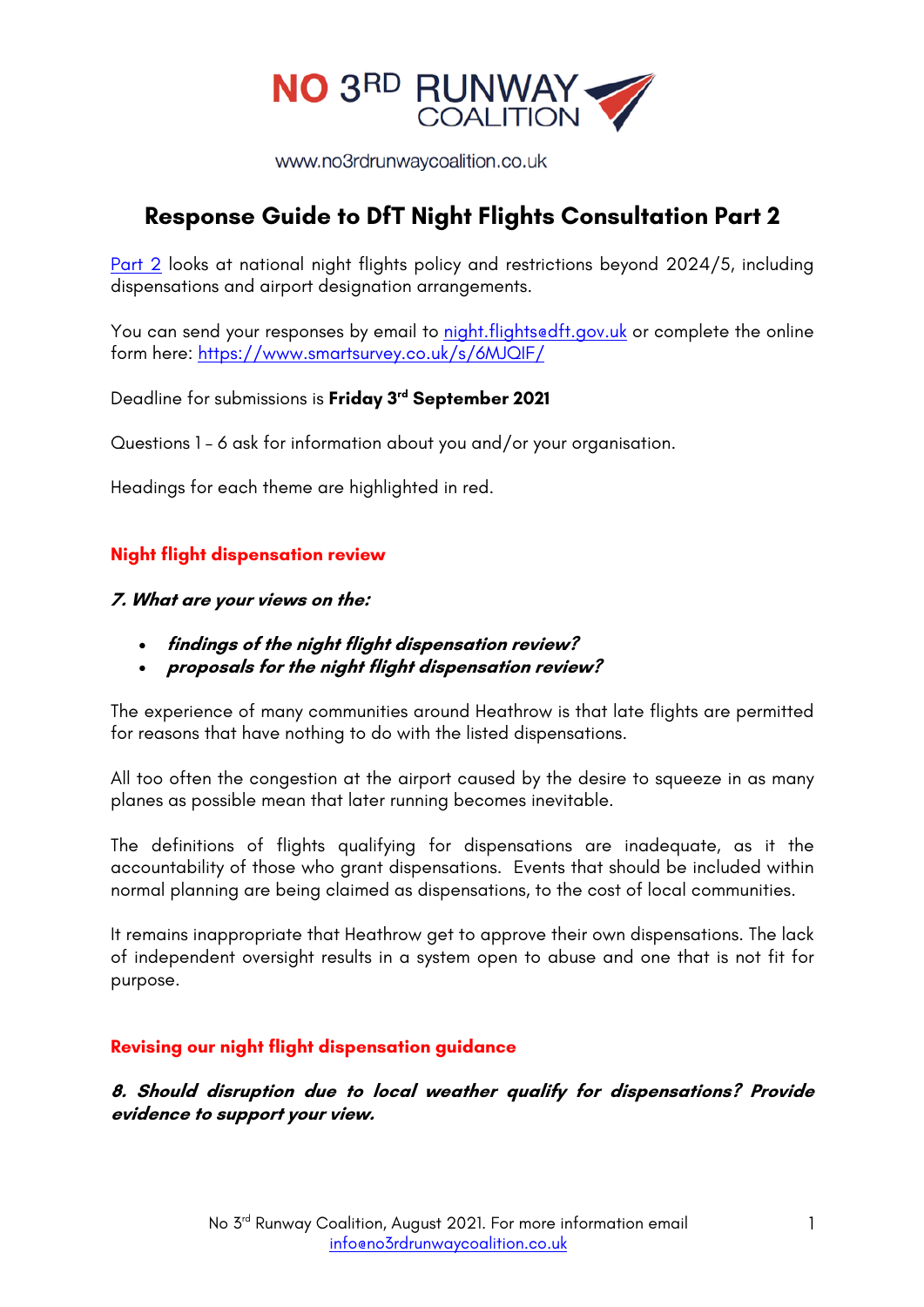No. The local weather at Heathrow is well known, is not exceptional and should be including in routine operational planning. Weather events should be guided by the Met Office and not the airport operator.

# **9. Should disruption due to en-route weather qualify for dispensations? Provide evidence to support your view.**

No, this should be accommodated in routine planning. An exception should only be made in the case of limited and specific safety issues.

# **10. Should disruption due to foreign airport weather qualify for dispensations? Provide evidence to support your view.**

No.

# **11. Should disruption caused by ATC industrial action qualify for dispensations? Provide evidence to support your view.**

No. Disruption caused by an industrial dispute is a consequence of a breakdown in worker relations that should not be borne by local communities.

# **12. Should disruption caused by industrial action by airport staff qualify for dispensations? Provide evidence to support your view.**

No. As above for Q11.

# **13. Should disruption caused by industrial action by airline staff qualify for dispensations? Provide evidence to support your view.**

No. As above for Q11.

# **14. Should network capacity delays qualify for dispensations? Provide evidence to support your view.**

No. This is an issue for the industry and the capacity constraints are well known. The failure to adequately plan should not result in unacceptable impacts on local communities.

# **15. Should delays caused by serious criminal or terrorist activity that affect multiple flights qualify for dispensations? Provide evidence to support your view.**

Yes, but any major incident must be declared by a public authority and not by the airport operator.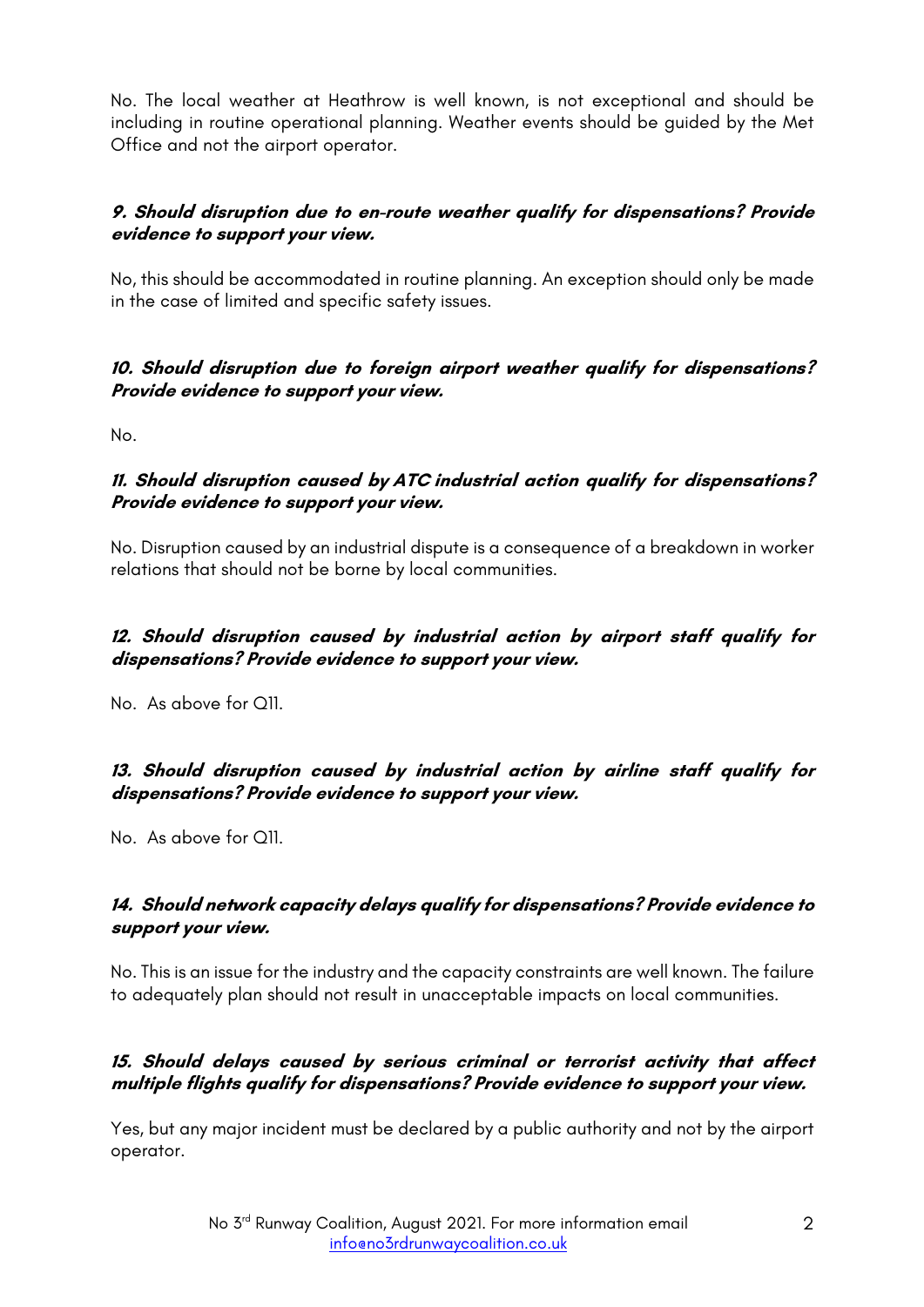# **16. Should cumulative delays qualify for dispensations? Provide evidence to support your view.**

No. Rather than seeking to pack more flights than their capacity can support, airports should plan robust levels of resilience to cope with delays.

### **17. Should, in your opinion, dispensations be permitted for flights delayed to the NQP due to a medical emergency that has passed? Provide evidence to support your view.**

No. Airports like Heathrow should be able to accommodate such delays within their overall night flight allowances. The consultation documents state that there is evidence of medical emergencies or disruptive passengers on the ground result in delays but does not provide links to that evidence or further details about the number of instances that would potentially require dispensation.

# **18. Should, in your opinion, dispensations be permitted for flights delayed to the NQP due to a police emergency (for example a disruptive passenger) that has passed? Provide evidence to support your view.**

No. If sufficient operational resilience is built into airports standard procedures than this would be able to accommodate such occasional delays. How many such delays have occurred at Heathrow in the past decade?

### **19. Should, in your opinion, dispensations be permitted for the repositioning of emergency service (including medical transplant) aircraft? Provide evidence to support your view.**

No. The number of these flights is likely to be very small compared to the total number of night flights and should be accommodated within existing allowances.

# **20. Should dispensations on the basis of reducing carbon emission be permitted? Provide evidence to support your view.**

No. There appears to be no evidence fine that additional dispensations for night flights would help to reduce emissions. Conversely, a report by ACI Europe entitled *"A Route to Net Zero European Aviation"1* highlighted that, "improved ATM and other operations" would only generate a nominal improvement in decarbonisation, a 6% maximum in 2030 and 2050 across the aviation system.

**21. Should pre-emptive dispensations be permitted? Provide evidence to support your view.**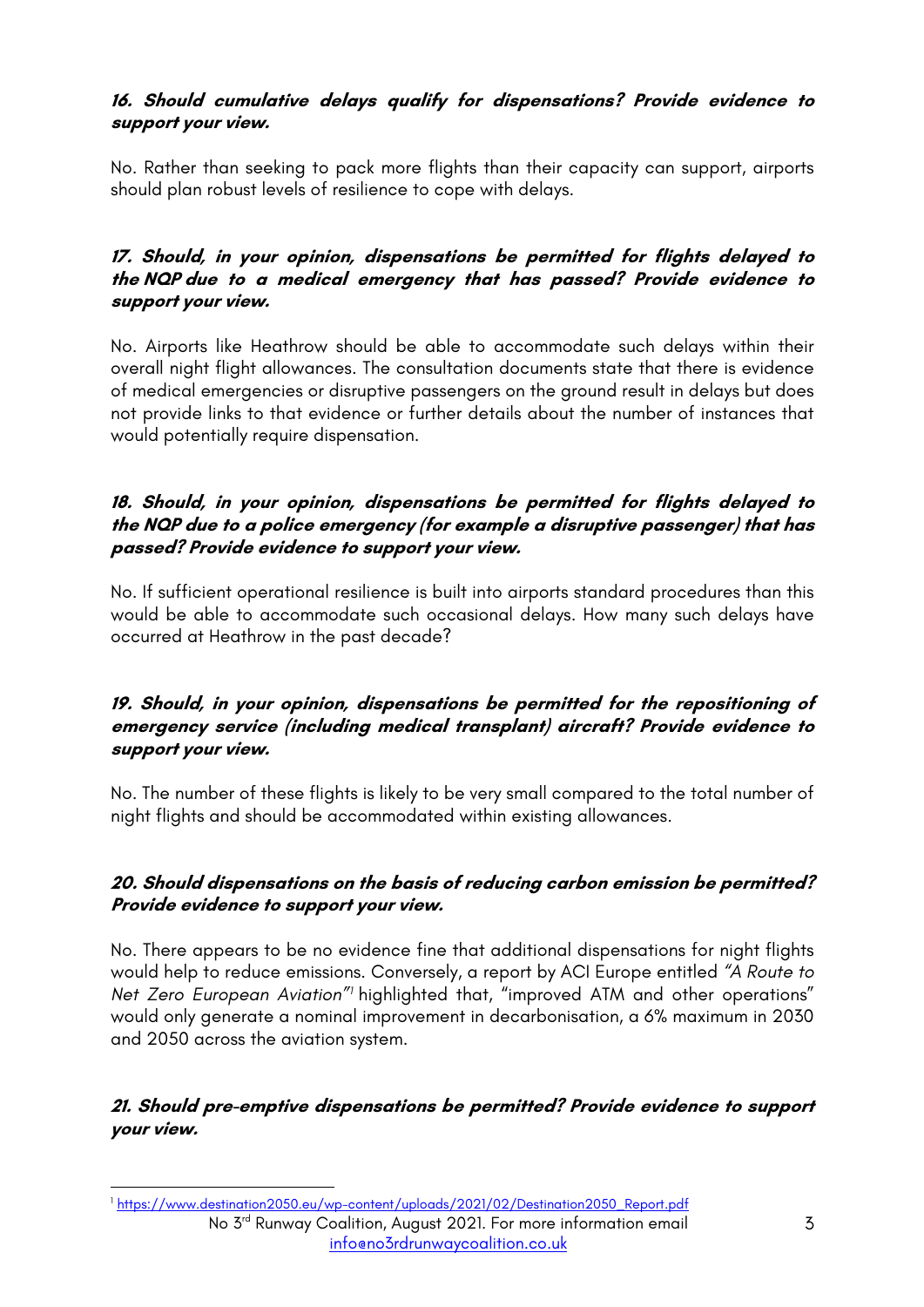No. Pre-emptive dispensations should not be given. Heathrow should manage their operations, so this is not necessary, or continue to be granted these dispensations, as is current practice.

# **22. Should dispensations be granted for information technology failures? Provide evidence to support your view.**

No. The failure to manage its IT properly should be borne by the industry not by communities near airports.

# **23. If you have further views or evidence on the guidance allowing airport operators to grant dispensations, provide it here?**

Airports appear to have sought ever more creative reasons for granting dispensations as they have made fuller use of their night flight movement limits. The effect of this has been to expose local communities to more flights and greater night noise.

There should be process established where each dispensation can be reviewed thoroughly and independently which should also provide an opportunity for stakeholders to dispute dispensations, and consequences for granting dispensations incorrectly.

# **24. What are your views on government dispensations overall? Provide evidence to support your view.**

They should continue to be granted rarely, in truly exceptional circumstances. A review by Government of the criteria for any dispensations should take place frequently, every three to four years. This is so that where grey areas have occurred (as referred to multiple times in Annex E), new guidance can be introduced. Overall, the Government should seek to provide as few dispensations as possible.

# **The structure of the night flight restrictions at the designated airports beyond 2024**

#### **25. What length should the night flight regime beyond 2024 be? Provide evidence to support your position.**

Night flights, other than emergencies and humanitarian flights, should be banned at all UK airports as soon as possible. There is ample evidence to show that depriving people of sleep can cause very serious health deterioration. The night flight regime should be reviewed every five years.

# **26. How do you think the length of regime will affect you? Provide evidence to support your view.**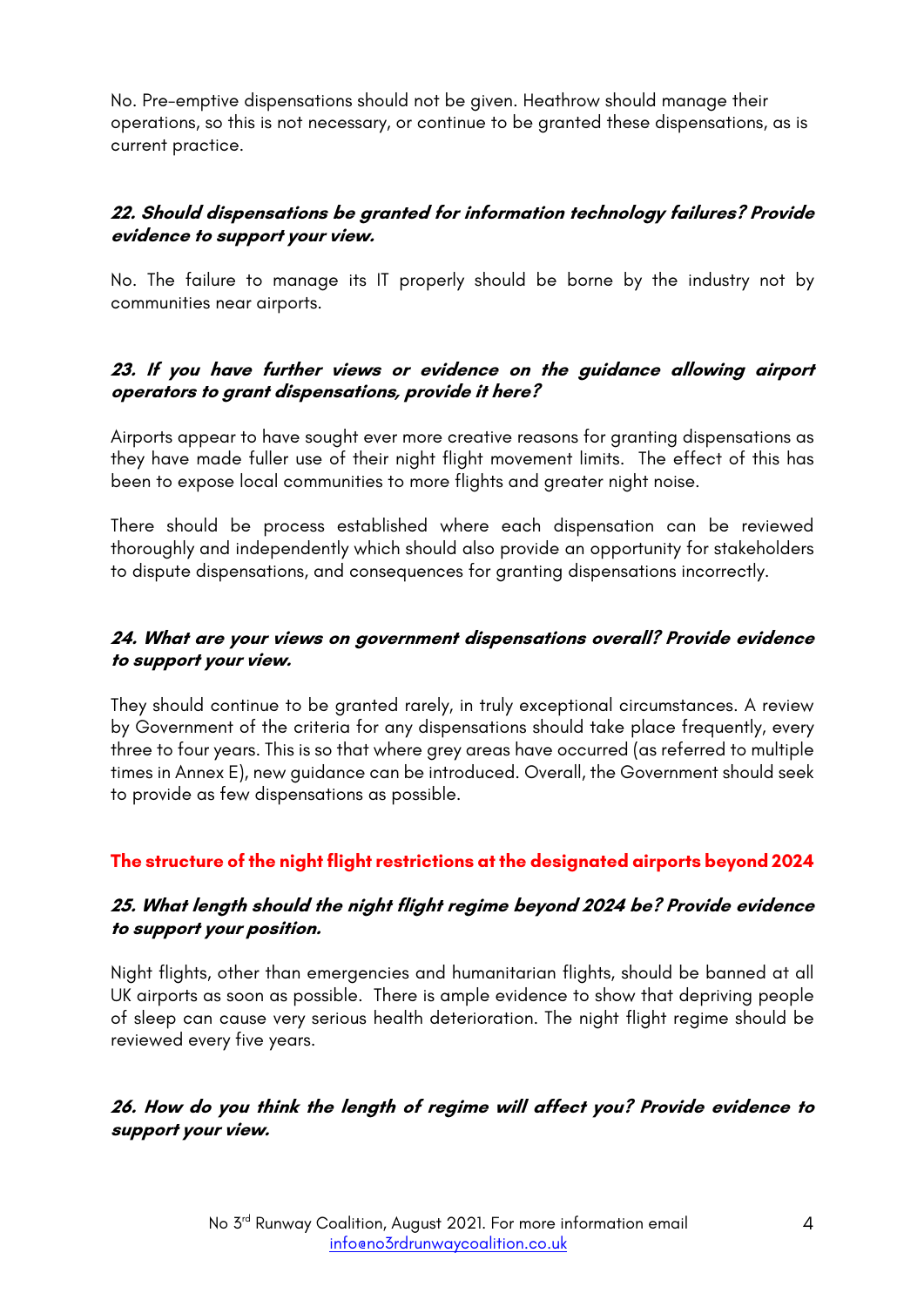Many residents are affected by night flights at Heathrow, which have a very serious impact upon their lives. It is essential that airports ensure that airlines are using the recommended ICAO procedure for departures.

A length of around five years ensures that the regime can be amended to reflect changes in academic evidence and operational best practice.

# **27. Do you think that QC is the best system for limiting noise at the designated airports?**

The best way to limit noise at Heathrow would be in introduce a night flight ban of 8 hours.

If night flights continue then airports should utilise a combination of movement limits, quota limits and reductions in flying in the periods that cause the greatest noise disturbance.

The data (CAA, ERCD 1901) shows that between 2006 and 2018 there has been a significant rise in the number of disturbing night-time noise events at Heathrow. In 2006, the N60 figure of 10 or more affected 837,000 people, but by 2018 this had risen to 974,000 (a 16% increase).

This suggests that the QC system alone is insufficient to reduce the impact of noise on local communities. Consequently, the QC system should include targets for reductions in noise quotas over the next regulatory period. It is also important that airlines are incentivised to operate the quietest aircraft with significant fines imposed on those who fail to comply.

# **28. What do you think are the:**

- **advantages of changing to a new system?**
- **disadvantages of changing to a new system?**

A new system that utilised monitors to ensure that airlines are incentivised to reduce the noise on the ground could help to deliver improvements for local communities.

#### **29. Do you have evidence of other noise management regimes being used elsewhere and how they compare with the current system? Provide evidence to support your view.**

Despite the eventual publication of the SoNA Sleep, there remains significant gaps in the available evidence that limits the responses that community groups can provide.

For example, the Peer Review of SoNA Sleep highlights several issues relating to the sample size, the absence of specific questions dealing with sleep disturbance, the timing of questionnaire, the conclusions drawn N>60 analysis and in particular the importance of single mode analysis.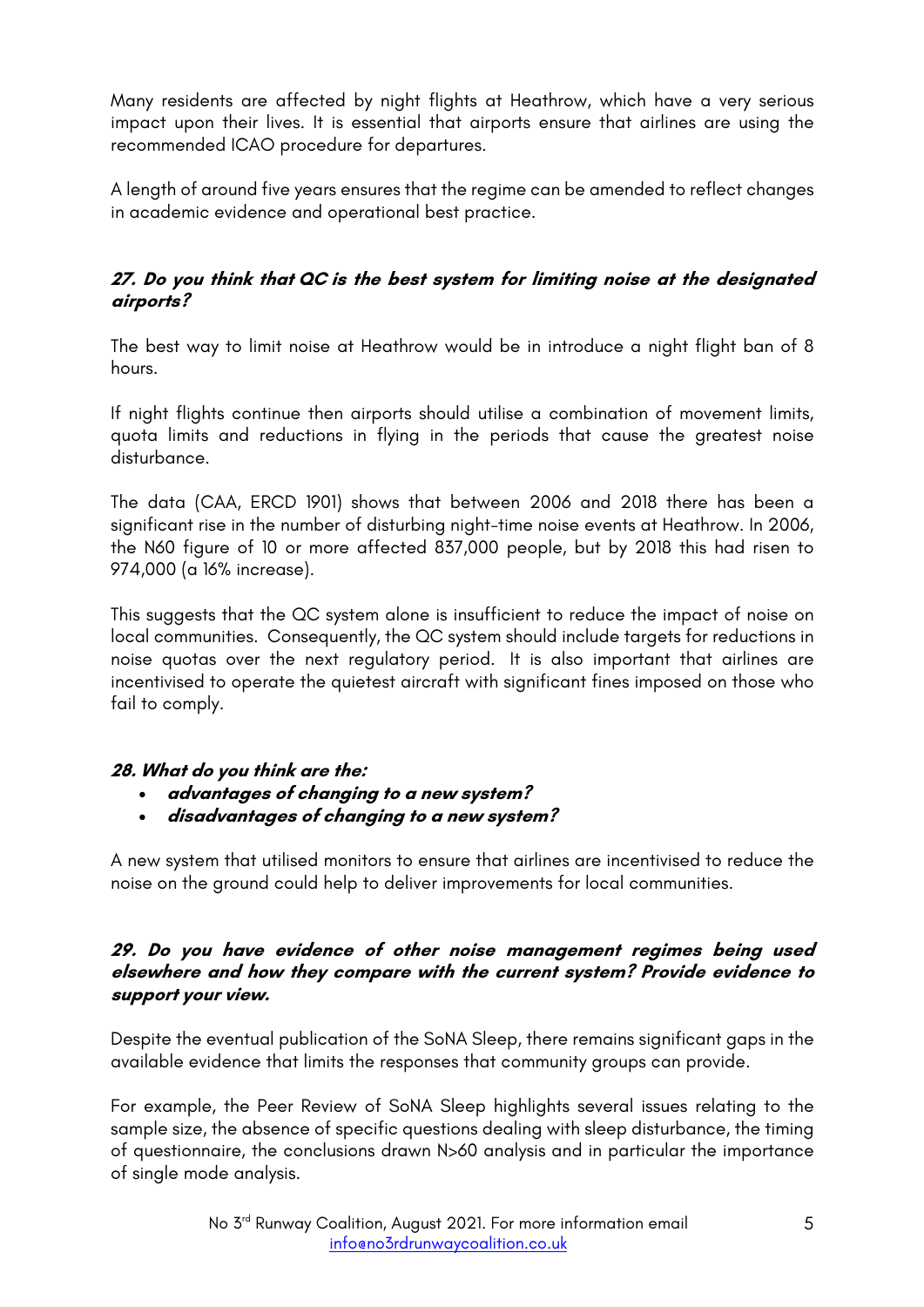These issues seem fundamental in terms of formulating policy options. Consequently, a full and robust study of the impacts of aircraft noise at night must be undertaken to inform the regime from 2025.

# **30. Should we introduce an additional QC category for quieter aircraft in the longer-term. Provide evidence to support your view.**

No. Such a category should only be introduced if accompanied by appropriate operational regulations, incentives and fines to ensure that aircraft are flown in a manner that causes the least disturbance.

#### **31. Should the government reintroduce an exempt category?**

No. An exempt category would undermine the purpose of operational restrictions at night. This would increase the harmful impacts of noise on local communities.

# **32. Provide evidence to support your position.**

WHO (2018) Environmental Noise Guidelines for the European Region https://www.euro.who.int/\_\_data/assets/pdf\_file/0008/383921/noise-guidelineseng.pdf

#### **33. Do you think we should re-baseline the night quota system in the longer-term? Provide evidence to support your view.**

We have no strong view providing any re-baselining does not increase the number of aircraft permitted to operate at night.

#### **34. What factors should we consider when anticipating how to best future proof a re-baselined QC system?**

As above to Q33.

# **35. What costs, if any, would you anticipate in re-baselining the QC system?**

As Q33.

# **36. Would you be impacted if the NQP was extended to 23:00 to 07:00?**

Yes, many of our supporters would benefit from a ban on aircraft operations at Heathrow for an 8-hour period as recommended by the WHO. This would help protect their right to a decent night's sleep. Please see information on the benefit on undisturbed sleep in the link to the WHO guidelines above.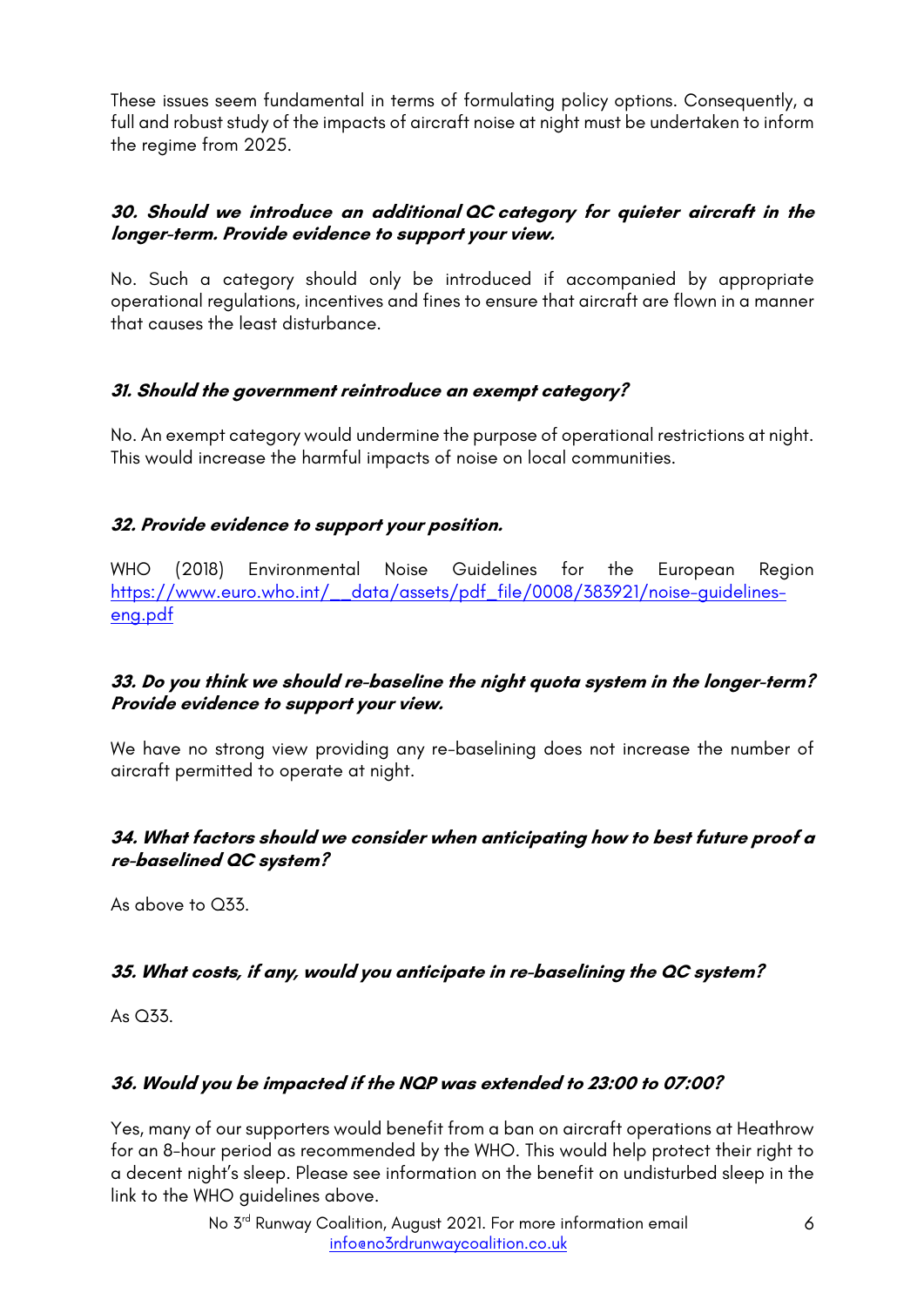# **37. Provide evidence to support your position.**

As above.

# **38. Do you think night flights in certain hours of the NQP have a greater impact on local communities than other times of the NQP?**

All hours of the NQP impact local communities. For instance, someone woken by an aircraft movement at 1.00am has their sleep disturbed in much the same way that someone woken by an early morning arrival at 4.30am also has their sleep disturbed. It doesn't matter what hour of the NQP it is, the impact still means a night-time disturbance.

Night time aircraft noise is most disturbing at start and end of the NQP (from 0400). Many of our supporters struggle to get to sleep when they are disturbed by later arrivals and departures or are awoken by the first arrivals.

Similarly, there is significant disturbance caused to members by flights in the 0430 – 0600 period. Once you have been woken up by aircraft noise it is very difficult for many to get back to sleep. Many communities further from Heathrow experience night-time disturbance from aircraft noise, before 0430, and as early as 0400 in some parts of south, southeast, and east London. 0430 is counted as the arrival time at Heathrow but disturbances should be counted the time planes enter London airspace.

Residents closer to Heathrow have also experienced aircraft noise disturbance during the NQP due to the testing of aircraft engines and other associated ground noise from night flights. Light pollution can be an issue but is not discussed here.

#### **39. Provide evidence to support your view.**

The increase in the number of people impacted by noise at night as evidenced in *CAA, ERCD Report 1901 – Heathrow Airport 2018 Summer Noise Contours and Noise Action Plan Contours.*

https://www.heathrow.com/content/dam/heathrow/web/common/documents/comp any/local-community/noise/reports-and-statistics/reports/noise-action-plancontours/Heathrow\_Airport\_2018\_Summer\_Noise\_Contours\_and\_Noise\_Action\_Plan\_ Contours.pdf

#### **40. Would a mechanism that disincentivises aircraft movements in periods of the night that are more sensitive for communities impact you?**

There should be a complete ban on night flights from 23.00-07.00 so that communities have an uninterrupted 8-hour period in which to sleep.

#### **41. Provide evidence to support your view.** N/A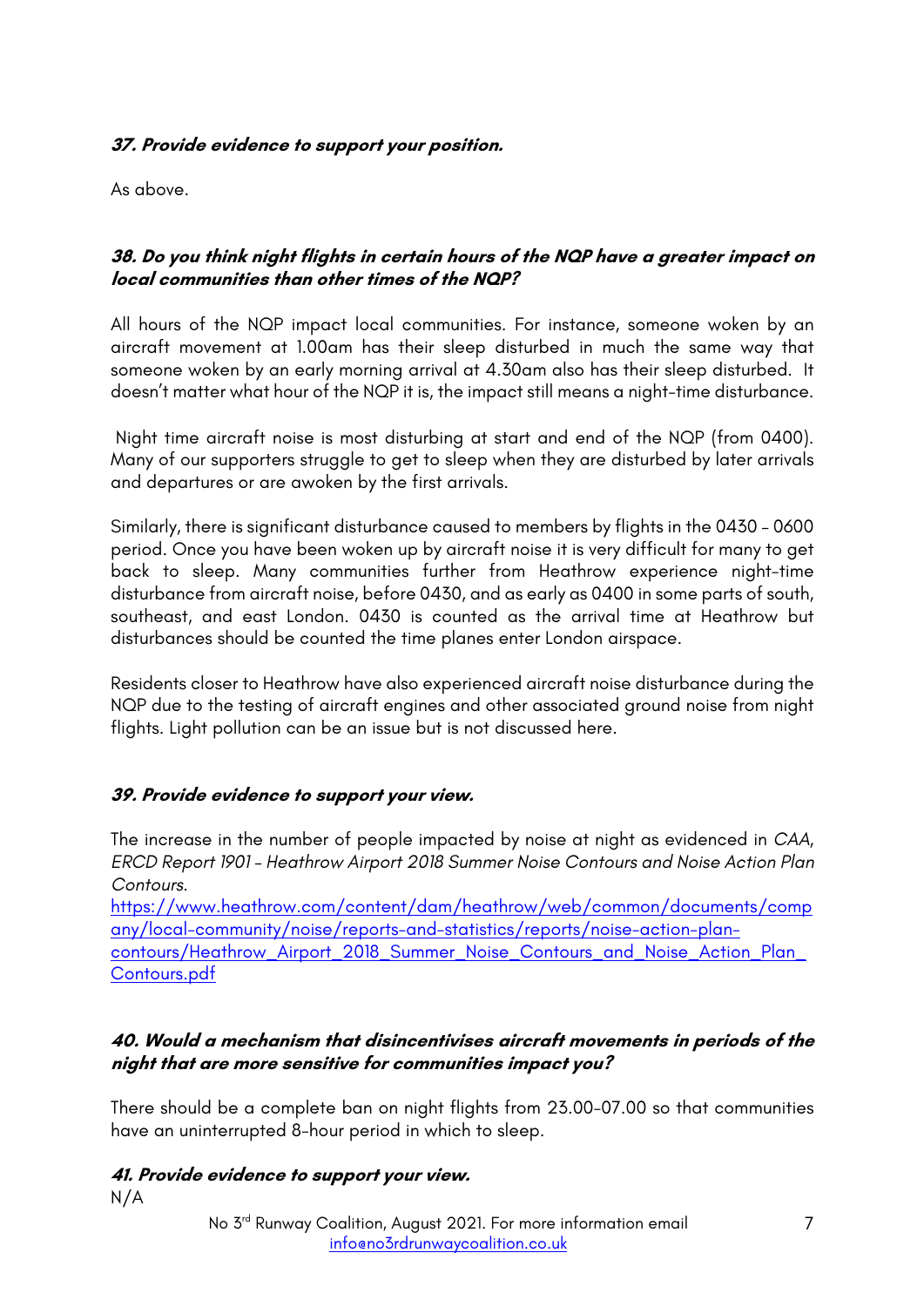# **42. What would be the impact on you if QC4 rated aircraft movements were banned between 23:00 and 07:00 after October 2024?**

The impact would be minimal given that QC4 aircraft constitute only 0.34% of night movements at Heathrow.

### **43. What would be the impact on you if a scheduling ban was placed on QC2 rated aircraft movements between 23:30 and 06:00 after October 2024?**

Government regulation and action should lead the industry and incentivise it to improve its performance. Consequently, there should be a ban on operating QC2 rated aircraft for a full eight-hour period each night from 2022, especially as approximately only 3% of night quota period flights in summer 2019 were operated by QC2 rated aircraft, therefore having minimal, if any, tangible impact on the industry.

# **44. What would be the impact on you if a scheduling ban was placed on QC2 rated aircraft movements between 23:00 and 07:00 after October 2024?**

See Q43.

# **45. If bans are introduced, in your opinion, should the implementation be staged?**

No, the ban should be introduced immediately, at the very earliest opportunity.

# **46. Provide evidence to support your position.**

There remains a significant gap in the available evidence that limits the responses that community groups can provide.

It is vital that DfT commission a comprehensive and robust study that examines the impact of aircraft noise at night.

# **47. In a future regime how should we manage the number of aircraft movements (detailing the airport or airports relevant to your view)?**

All night flights, other than emergencies and humanitarian flights, should be banned at all UK airports from 2022. If night flights continue to be permitted, they should be limited to those that are genuinely essential and their impacts should be tightly regulated. Targets should be set to drive down the number of aircraft movements.

At Heathrow there is regular late running of aircraft with insufficient evidence provided as to why this was necessary – if indeed it can be justified. Greater transparency on the reasons for late running should be provided with significant financial penalties for regular breaches of the night time peace.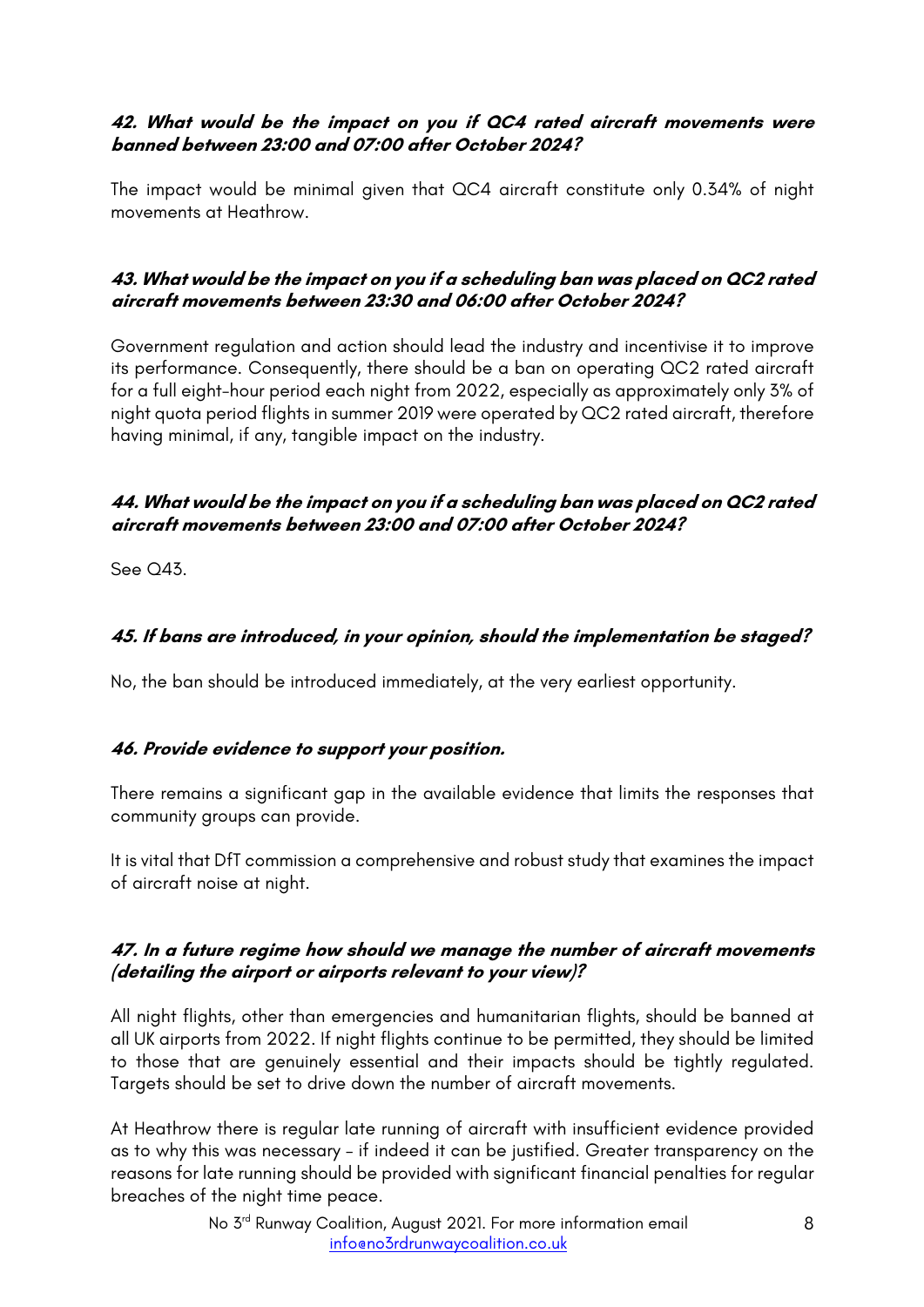# **48. In a future regime, how should we manage an airports' noise allowances (detailing the airport or airports relevant to your view)?**

Noise allowances should be based on the genuine noise level at the ground to ensure it reflects the experience of local communities.

Heathrow should provide funding for noise monitors across several communities including those 10, 20 and 30 miles from the airport to ensure that all communities impacted by night operations are able to evidence the disturbance they endure.

#### **49. Should we remove the movement limit and manage night flights through <sup>a</sup> QC limit only?**

No. This would undermine the restrictions entirely and increase the number of communities exposed to the harmful impacts of aircraft noise.

#### **50. Provide evidence to support your view.**

See O<sub>49</sub>

#### **51. Should we introduce a ring-fencing mechanism to ensure night slots are available for:**

- **commercial passengers**
- **dedicated freight**
- **business general aviation**

It appears that there is insufficient evidence on which to make a judgement on this issue.

#### **52. Provide evidence to support your view.**

As Q51.

# **53. Should an airline be able to use unused allowances later in the season?**

No.

# **54. If the government decided that unused allowances should be returned to the airport's pool, what would be the impacts on:**

- **communities**
- **airports**
- **airport users**
- **airlines**
	- No 3<sup>rd</sup> Runway Coalition, August 2021. For more information email info@no3rdrunwaycoalition.co.uk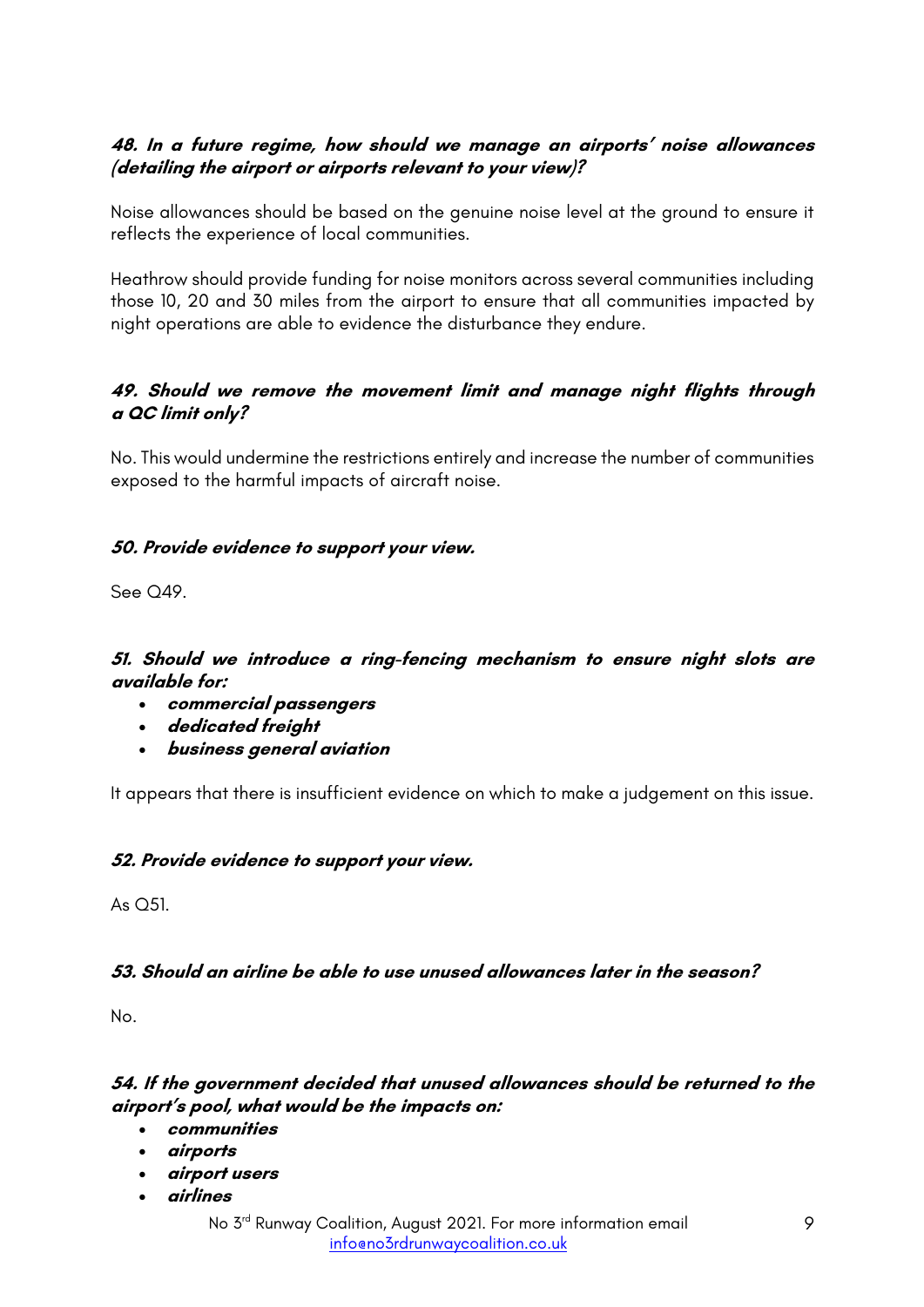# • **business in and around airports**

Communities may have become accustomed to lower levels of traffic, therefore, to allow Heathrow to increase traffic from unused allowances will cause unnecessary negative noise impacts, affecting health and mental health.

# **55. Do you agree or disagree that the current carry-over process benefits you?**

Disagree as the carry over process disadvantages local communities around airports, particularly those who shift their winter quota to increase their summer limit.

#### **56. Provide evidence to support your view.**

See Q55.

#### **57. What changes, if any, would you like to see to the carry-over process and how would this impact you?**

All night flights, other than emergencies and humanitarian flights, should be banned at all UK airports from 2022.

The carry-over process should be abolished as they currently leave the quota limits in winter irrelevant.

# **Our national night flight policy**

#### **58. How fair a balance between health and economic objectives do you think our current night flight approach is? Provide evidence to support your view.**

The current approach to night flights does not provide an appropriate balance between the health on overflown communities and wider national economic objectives.

There has been no meaningful attempt in the past 15 years to carry out a proper evaluation of the health costs and purported economic benefits of night flights. This is despite the growing evidence that exposure to aviation noise at night has adverse effects on health.

Indeed, the WHO European Noise Guidelines (2018) strongly recommended reducing noise levels below 40dB Lnight during the night time, compared to 45dB in the day. Yet, this consultation contains no proposals to deliver that reduction.

The government should urgently carry out such an assessment. The failure to do so before this consultation demonstrates the lack of balance between health and economy.

SoNA Sleep seems to show that night time measures of LAeq and N>60dB have a very similar correlation with annoyance. Indeed, N>60dB appears to demonstrate that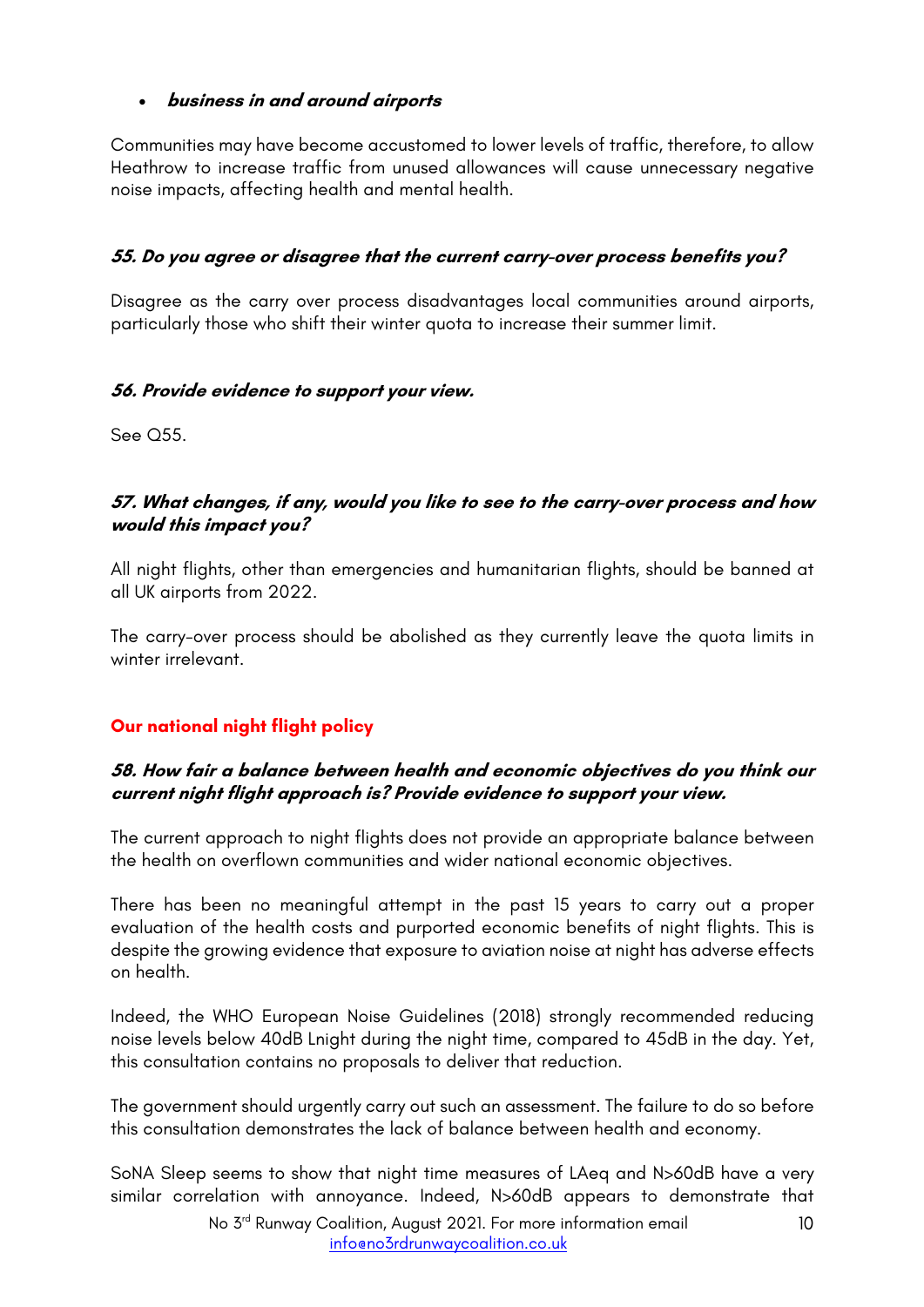respondents were more sensitive at lower levels of noise. Consequently, policy should ensure that both metrics carry equal weight to properly manage night noise

Further, the delay in publication of SoNA Sleep reflects a recurring issue with the length of time it takes for evidence and research to translate into meaningful policy.

There remains a lack of clarity in existing policy as to how best to reduce the harmful effects of aircraft noise at night. This is exacerbated by existing gaps in research that need to be addresses in a systematic and robust matter. It is not clear what the DfT consider to be a successful outcome in terms of its noise objective or how progress might be measured against it.

The DfT need to set out a research programme that seeks to ensure existing knowledge gaps are filled. This could include protecting sensitive time periods, respite, noise insulation and the effectiveness of mitigation interventions.

# **59. What are your views on the health impacts of aviation noise at night (including potential impacts on different groups in society)? Provide evidence to support your view.**

Numerous studies have found a link between night flight noise, annoyance, stress and illhealth.

Some more recent academic evidence can be found here:

- Baumert et al (2021) https://academic.oup.com/eurheartj/advancearticle/doi/10.1093/eurheartj/ehab151/6239256
- Munzel et al (2020) https://academic.oup.com/eurheartj/article/42/8/844/6046141
- Saucy et al (2020) https://www.mdpi.com/1660-4601/17/9/3011
- Brown and Van Kamp (2017) https://www.mdpi.com/1660-4601/14/8/873

The World Health Organisation (WHO) Environmental Noise Guidelines for the European Region (2018) strongly recommended reducing noise levels by a difference of 5 decibels at night, demonstrating that large numbers of people are affected by lower levels of noise at night. 40dB Lden is the figure deemed the maximum for "safe" levels of night time aircraft noise; higher levels than this are considered to have an adverse effect on sleep and a host of other negative health impacts.

The WHO, as well as other sources referenced above, note that these negative impacts to physical health can occur from exposure levels as low as 33dB Lnight. Conditions include:

- Cardiovascular disease
- Cognitive impairment
- Hearing impairments and tinnitus
- Quality of life
- Mental wellbeing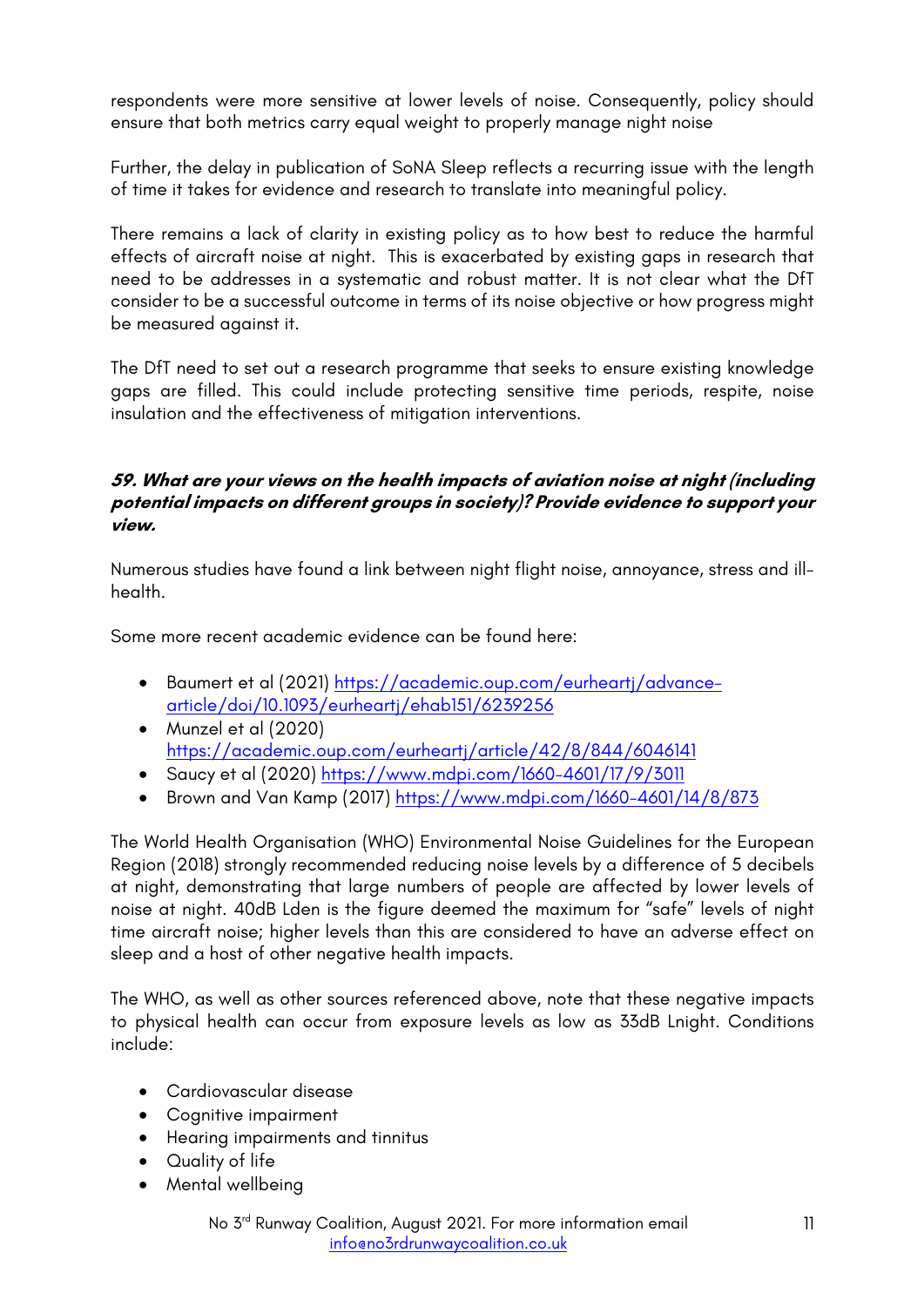- High blood pressure (including in children)
- Reading skills and comprehension in children
- Prevalence of a highly annoyed population

# **60. What are your views on the economic value of night flights (including the potential value on different businesses and aviation sectors)? Provide evidence to support your view**

The economic value of night flights at Heathrow are minimal, benefitting the airlines and the airport but delivering little or no economic value to local communities or the wider economy.

A study by CE Delft<sup>2</sup> which assessed the economic benefits and disbenefits of night flights at Heathrow, found that:

*A ban on night flights at Heathrow is likely to be beneficial to the economy as the economic costs of the ban will be outweighed by the savings made by the reduced health costs of the sleep disturbance and stress caused by the noise of the night flights.*

CE Delft estimate that night flights sustain 1,330 jobs, but that it is false to assume that 1,330 jobs would be lost in case of a night flight ban. They argue that:

*A loss would only occur if all current night time passengers stopped travelling to Heathrow once a night flight ban was introduced. That however is highly unlikely.*

In terms of passengers, CE Delft state that the most likely scenario is that a proportion of passengers will continue to use Heathrow, albeit during the daytime period.

Therefore, a night flight ban would bring economic benefits to the overall economy due to a significant decrease in the costs associated with sleep disturbance, as well as a smaller decrease in the costs of air pollution from aircraft and local traffic. If the loss of productivity caused by sleep disturbance and the climate costs of the flights was factored into the cost benefit analysis, then it seems likely that night flights would actually have a negative economic value to the country.

Insufficient data exists to support claims of the economic benefits of night flights. Government should commit to undertaking a comprehensive review of the economic, social, environmental and health impacts of night flights.

# **61. What are you views on changes to aircraft noise at night as result of the COVID-19 pandemic? Provide evidence to support your view**

Our members have enjoyed the reduction in air traffic at night during the pandemic and many are anxious about return to pre-pandemic levels.

<sup>2</sup> https://cedelft.eu/wp-content/uploads/sites/2/2021/04/7307\_finalreportJF.pdf

No 3<sup>rd</sup> Runway Coalition, August 2021. For more information email info@no3rdrunwaycoalition.co.uk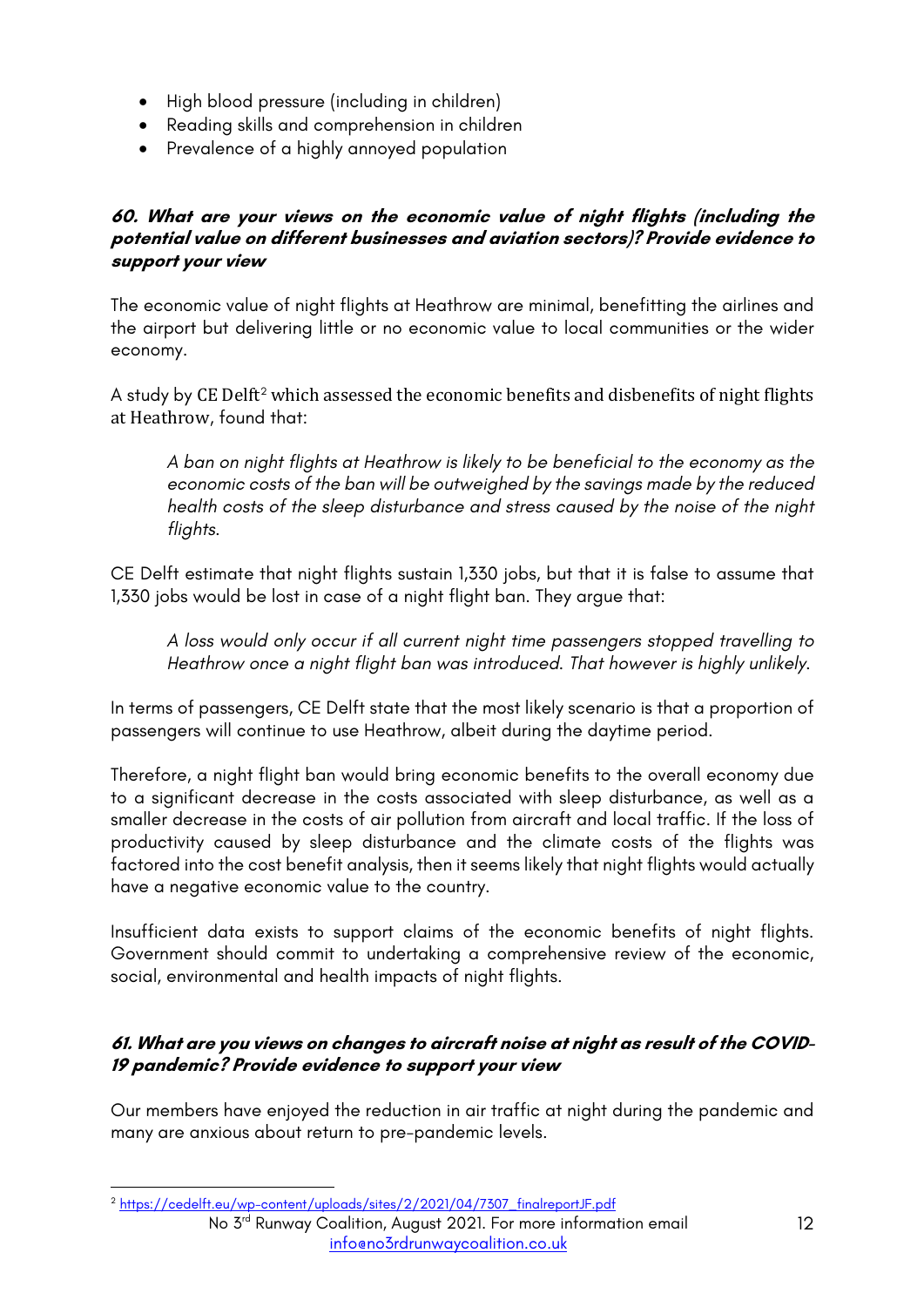The COVID-19 pandemic further weakens the case for any night flights as traffic volumes will remain below pre-pandemic levels for many years, thus increasing the operational resilience of airports to accommodate all flights during the day.

# **62. In your opinion, what are the advantages or disadvantages that the emergence of new technology will have in relation to night noise from aircraft within the next 10 years? Provide evidence to support your view.**

2019 analysis on noise forecasts from the CAA (CAP 1731) anticipates that by 2050 the geographical area exposed to noise around all UK airports may shrink but that the total number of people exposed to aircraft noise will increase.<sup>3</sup>

Flights at Heathrow have also tended to become more concentrated over the last decade or so both on landing and departure. These days it tends to be the sheer volume of aircraft passing overhead which most disturbs people – not something that can be solved by a slightly quieter aircraft.

The Sustainable Aviation Noise roadmap reveals that any further improvement delivered by UK aerospace manufacturing will be incremental. The report estimates (based on historical trends) that the rate of noise reduction will be around 0.1 decibels per annum.<sup>4</sup>

Thus, technological improvements will only produce a 1dB decrease in noise over the next 10 years, which is insufficient to reduce the harm imposed upon local communities. This means that operational restrictions or improved procedures such as better departure and arrivals and dispersal of flights can actually deliver any reduction in noise.

Further, the focus of both Government and industry is on emissions reductions with noise appearing to be less of a priority. There is also an engineering balance to be obtained between emissions and noise reduction; it is not possible to significantly reduce both without a radical alteration in the body design of aircraft. This is something that is not yet being fully explored and certainly won't be delivered in the next 10 years, if ever.

# **63. Should we include a reference to night noise when we publish a revised aviation noise objective?**

Any revised aviation noise objective should include a reference to night noise. The objective should include a clear and robust mandate for night noise to be reduced.

The current objective and proposal in the consultation for 'balance' would benefit from greater clarity and specificity. Noise abatement objectives need clear targets and enforcement rules to ensure that best practice is followed, in reality.

# **64. What factors relating to night noise should we include if we do introduce a noise reference in our revised aviation noise objective?**

No 3rd Runway Coalition, August 2021. For more information email <sup>4</sup> https://www.sustainableaviation.co.uk/wp-content/uploads/2018/06/SA-Noise-Road-Map-Report.pdf

<sup>&</sup>lt;sup>3</sup> https://publicapps.caa.co.uk/docs/33/CAP1731AviationStrategyNoiseForecastandAnalyses\_v2.pdf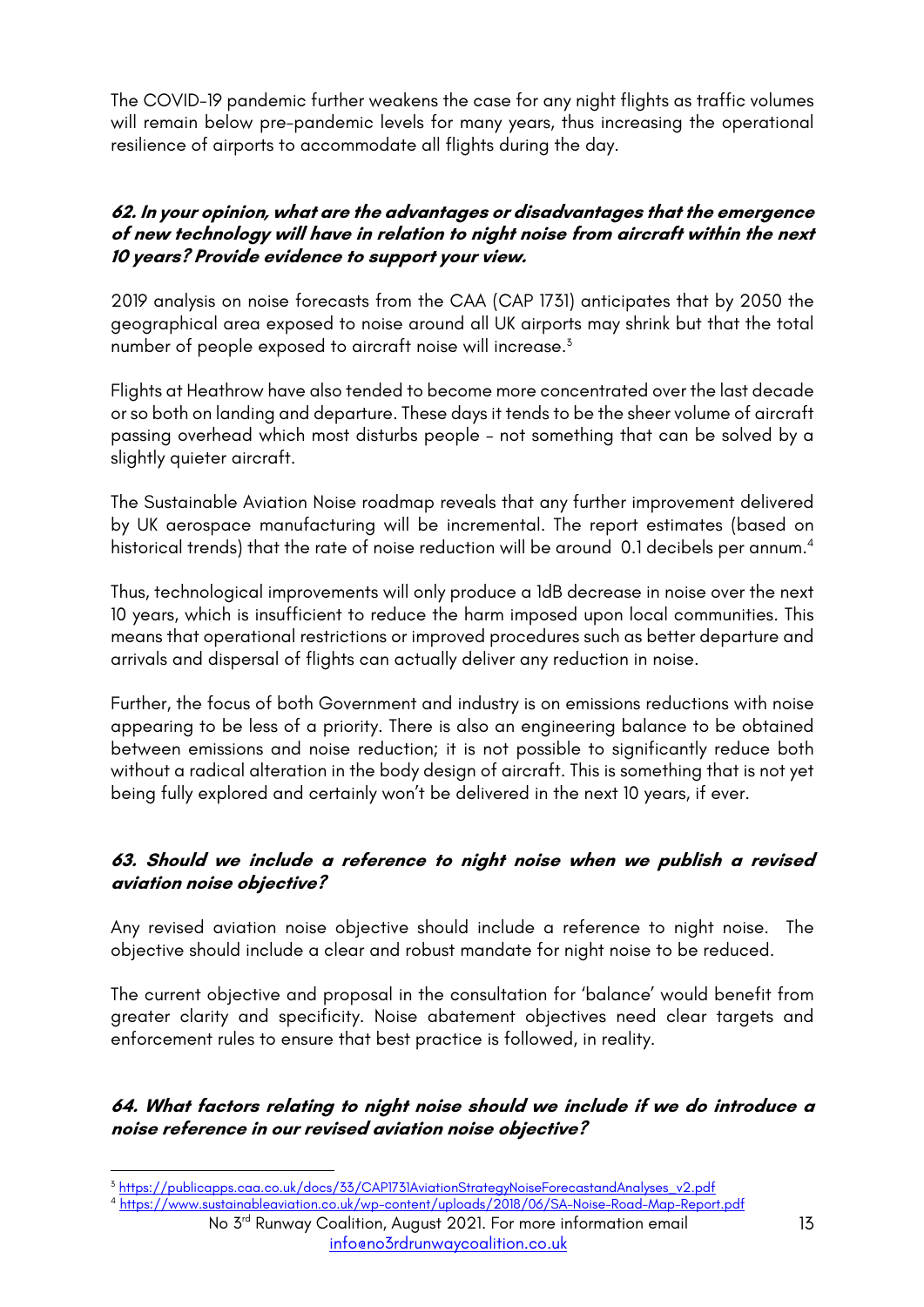A reduction in night noise, using a range of noise metrics for assessments including the number of noise events. It is also crucial that the health impact of night noise is included.

# **Airport designation**

# **65. Should the government set criteria for airport designation?**

Yes, however we believe that the regulation of night flights at Heathrow is inconsistent with the ICAO balanced approach and that strengthened regulation is required to rectify this.

# **66. What do you think are the:**

- **advantages to the government setting criteria for airport designation?**
- **disadvantages to the government setting criteria for airport designation?**

Current regulation of aircraft noise is ineffective with multiple bodies involved but little accountability. Designation offers a solution, if it is accompanied by the development of robust, effective arrangements for the regulation of aircraft noise. It is vital that Government commit to a sustained reduction in aircraft noise and its associated health impacts.

### **67. What factors, if any, do you think we should consider when setting criteria for designation?**

Factors should include:

- the size of the airport in ATM and passenger number terms,
- the population affected, and
- the level of greenhouse gas emissions produced by of aircraft using the airport.

# **68. How should any criteria for designation be agreed?**

The Department should develop a draft set of criteria for designation and discuss them informally with stakeholders through its normal engagement channels, before consulting formally on them.

# **69. What impact, if any, do you think the designation of an airport would have on:**

- **communities**
- **airports**
- **airport users**
- **airlines**
- **business in and around airports**

Designation offers a solution, if it is accompanied by the development of robust, effective arrangements for the regulation of aircraft noise.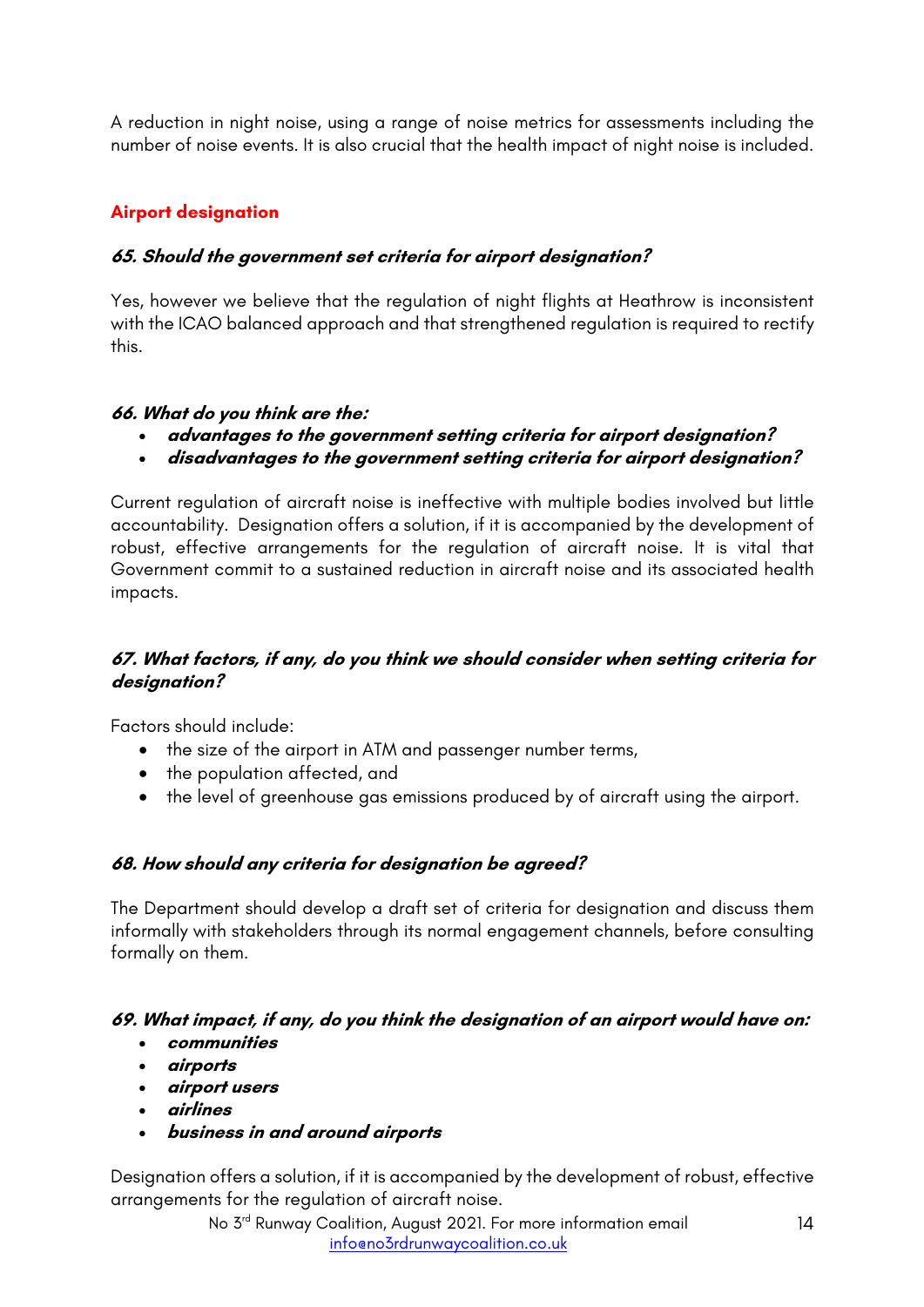# **70. What impact, if any, do you think the de-designation of an already designated airport (Heathrow, Gatwick, Stansted) would have on:**

- **communities**
- **airports**
- **airport users**
- **airlines**
- **business in and around airports**

The impact on local communities of the de-designation of Heathrow would potentially be very negative as no arrangements for the regulation of aircraft noise currently exist. Dedesignation would allow the airport to increase night flights as it saw fit, with little regard for the community impact.

Government should produce clear guidelines on best operational practice, sound insulation, night flights, general noise reduction and community engagement.

# **71. Any other comments?**

The noise contours in Appendix G of the consultation do not adequately represent the numbers of people affected by night flights. Thousands of people outside the 48dB LAeq contour are impacted by these flights. It should measure night noise down to WHO guideline levels and take account of these impacts in a full cost benefit analysis.

The peer review of the SoNA Sleep report states that:

*"The data analysis regarding the impact on sleep disturbance could be no more than exploratory and great care is needed when drawing any conclusions from that analysis."5*

Given that there must have been an awareness of the limitations of the data, why did the Department commission this analysis? Instead, it should have sought to commission a bespoke night survey that would have produced more relevant and robust results that could be used to inform policy.

Despite the conclusion of SoNA Sleep that LAeq remains the best metric to use, metrics themselves only capture part of the problem when seeking to measure noise annoyance.

Indeed, Bartels et al., (2015) found that consideration of noise metrics related to the number of fly-overs and individual adjustment of noise metrics through the inclusion of non-acoustic factors can improve the prediction of short-term annoyance compared to models using equivalent outdoor levels only.6

<sup>5</sup>http://publicapps.caa.co.uk/docs/33/SoNA%202014%20Aircraft%20Noise%20and%20Sleep%20Disturbance%20- %20Peer%20Review%20(CAP%202161a).pdf

<sup>6</sup> Bartels, S., Marki, F. & Muller, U. (2015) The influence of acoustical and non-acoustical factors on short-term annoyance due to aircraft noise in the field – *The COSMA study. Science of The Total Environment*, Volume 538, pp. 834-843 https://doi.org/10.1016/j.scitotenv.2015.08.064